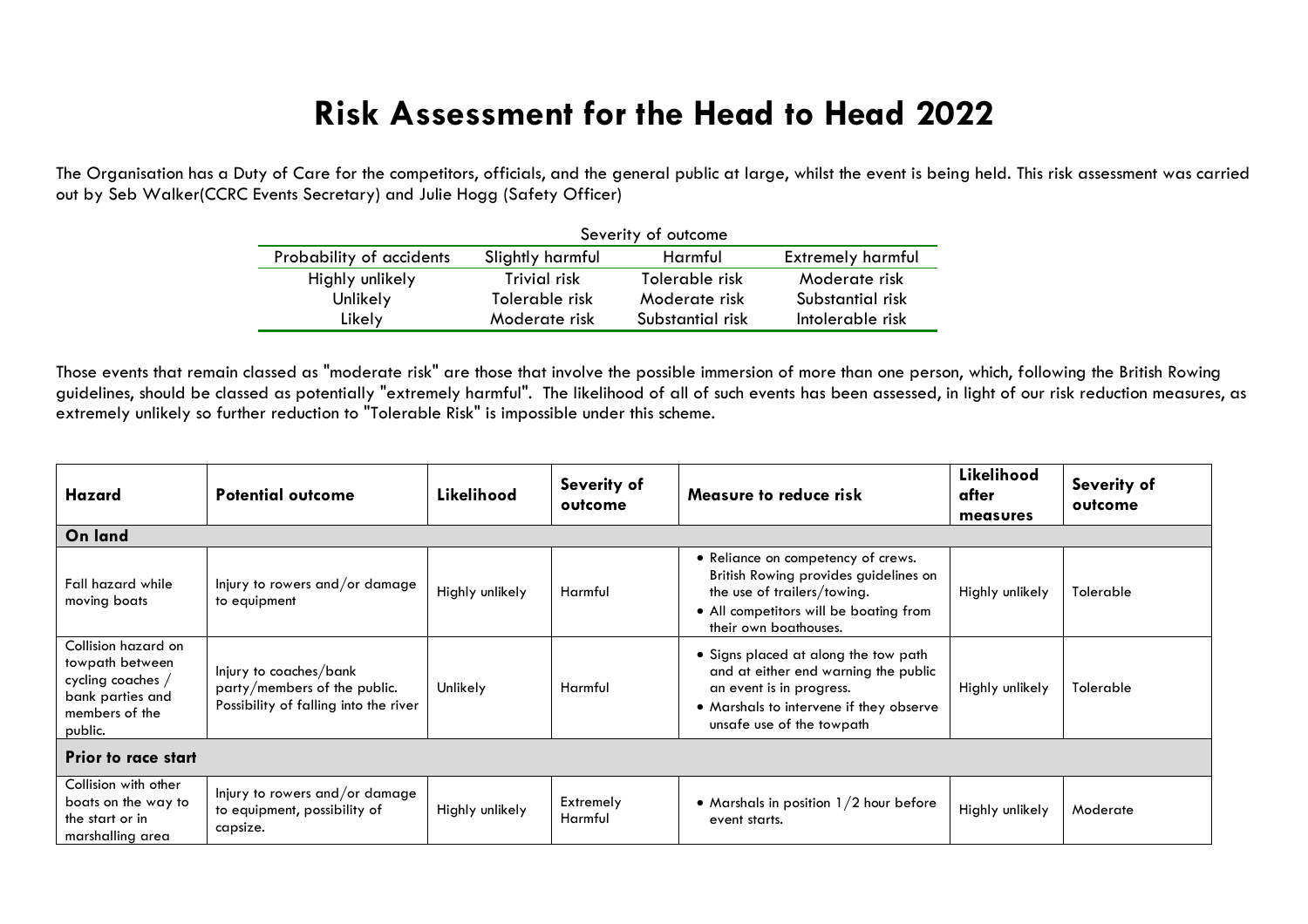|                                                    |                                                                            |                 |                      | • Reliance on competency of crews<br>and compliance with Row Safe: A<br>Guide to Good Practice in Rowing<br>• Spot checks on boat safety will be<br>carried out prior to crews boating.<br>• Requests from non-competing crews<br>for row-throughs not granted.                                                                                                                                                                                                                                                                                      |                 |           |
|----------------------------------------------------|----------------------------------------------------------------------------|-----------------|----------------------|------------------------------------------------------------------------------------------------------------------------------------------------------------------------------------------------------------------------------------------------------------------------------------------------------------------------------------------------------------------------------------------------------------------------------------------------------------------------------------------------------------------------------------------------------|-----------------|-----------|
| Long wait in<br>marshalling area<br>prior to start | Potential for hypothermia.                                                 | Unlikely        | Harmful              | • Competitors advised in advance of<br>likelihood of inclement weather and<br>the need to wear adequate clothing.<br>. Marshals to advise crews thought to<br>have inadequate protection for<br>conditions on the day.<br>. Marshals will carry thermal blankets<br>and be extra vigilant if weather is<br>cold.<br>• Marshals to ensure prompt<br>marshalling of boats at the start.<br>• Reliance on competence of crews<br>and coaches to be properly<br>equipped.<br>· Spot checks on boat safety will be<br>carried out prior to crews boating. | Unlikely        | Moderate  |
| Capsize whilst<br>waiting at the start             | Potential for hypothermia                                                  | Unlikely        | Harmful              | • Start crew and marshals will carry<br>throw-lines and thermal blankets<br>• Car at finish to act as shelter for wet<br>competitors, also for speedy return<br>to boating area. Will be equipped<br>with hot drink and extra<br>blankets/clothing.                                                                                                                                                                                                                                                                                                  | Highly unlikely | Tolerable |
| <b>During race</b>                                 |                                                                            |                 |                      |                                                                                                                                                                                                                                                                                                                                                                                                                                                                                                                                                      |                 |           |
| Collision between<br>racing crews                  | Injury to rowers and/or damage<br>to equipment, possibility of<br>capsize. | Highly unlikely | Extremely<br>Harmful | • Crews to be started at sensible<br>intervals to avoid the need for<br>overtaking where possible.<br>• Boat classes to be started in correct<br>order.<br>• All coxes know the course prior to<br>racing.<br>• Marshals can observe the entire<br>course and will intervene if<br>necessary.<br>. Racing carried out under guidance of<br>BR water safety code.                                                                                                                                                                                     | Highly unlikely | Moderate  |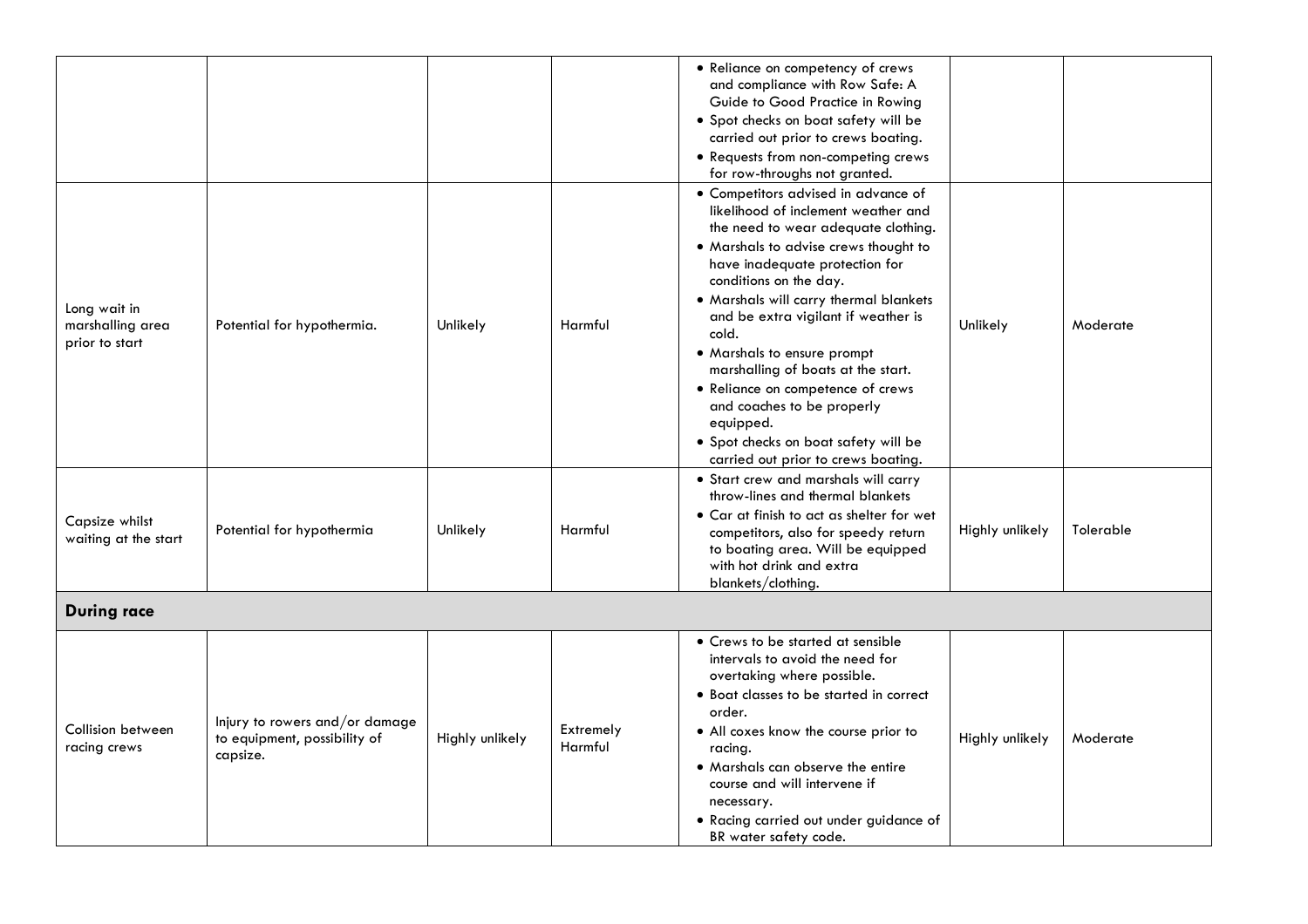|                                                                                            |                                                                            |                 |                      | • Spot checks on boat safety will be<br>carried out prior to crews boating by<br>participating clubs.                                                                                                                |                 |          |
|--------------------------------------------------------------------------------------------|----------------------------------------------------------------------------|-----------------|----------------------|----------------------------------------------------------------------------------------------------------------------------------------------------------------------------------------------------------------------|-----------------|----------|
| Collision between<br>racing crew and<br>static object, I.e.<br>bank or moored<br>powerboat | Injury to rowers and/or damage<br>to equipment, possibility of<br>capsize. | Highly unlikely | Extremely<br>Harmful | • Most coxes are familiar with the<br>course.<br>• Marshal on the one bends warned of<br>potential dangers.<br>• Spot checks on boat safety will be<br>carried out prior to crews boating by<br>participating clubs. | Highly unlikely | Moderate |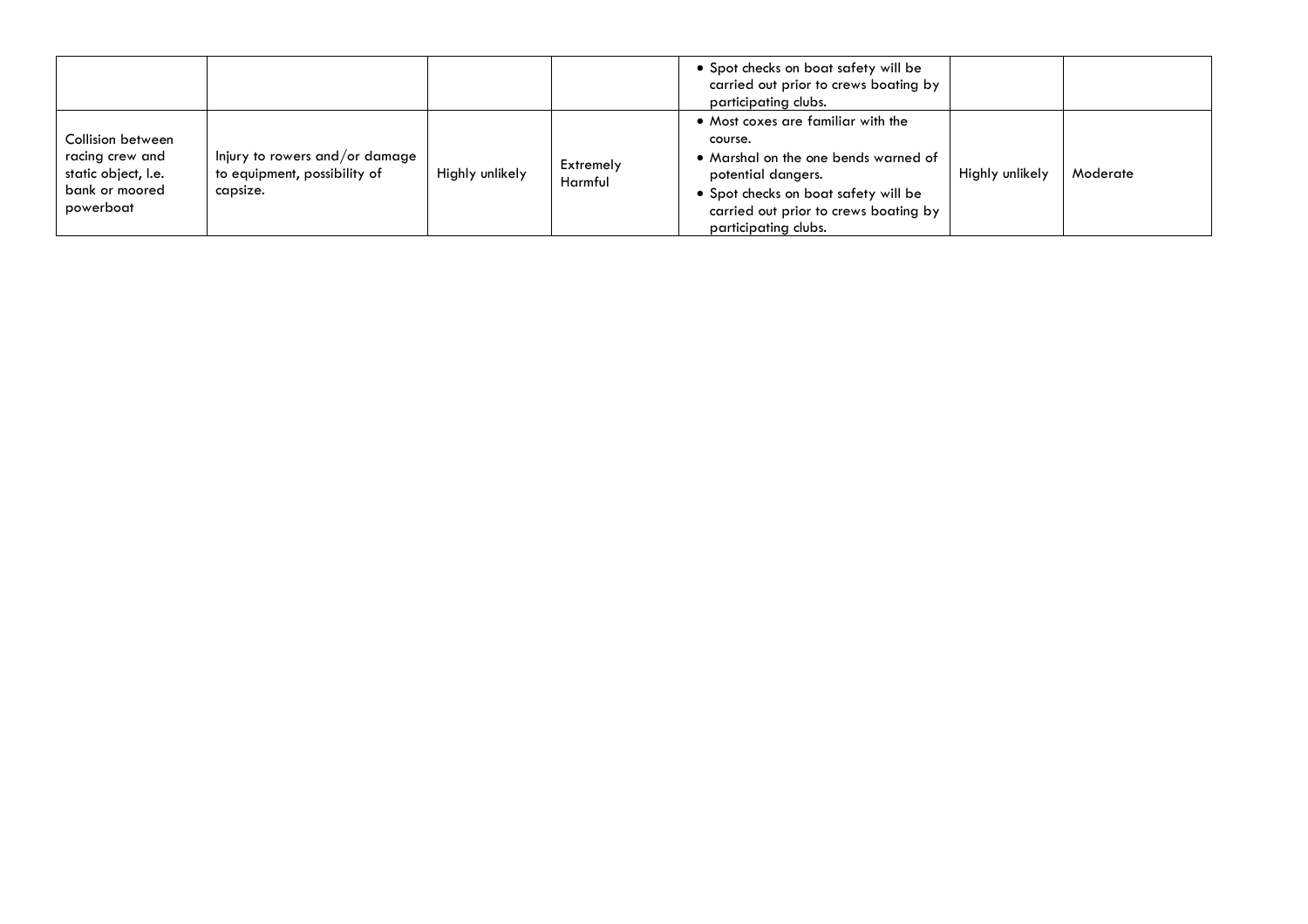| Collision at finish<br>area                                                                | Injury to rowers and/or damage<br>to equipment, possibility of<br>capsize.                                                 | Highly unlikely | Extremely<br>Harmful        | • Marshal at finish will keep boats<br>moving away from the finish line.<br>· Additional marshal will be in place<br>at finish of 1st leg to manage<br>spinning.<br>· Spot checks on boat safety will be<br>carried out prior to crews boating by<br>participating clubs.                                                                                                  | Highly unlikely | Moderate |
|--------------------------------------------------------------------------------------------|----------------------------------------------------------------------------------------------------------------------------|-----------------|-----------------------------|----------------------------------------------------------------------------------------------------------------------------------------------------------------------------------------------------------------------------------------------------------------------------------------------------------------------------------------------------------------------------|-----------------|----------|
| Inclement weather                                                                          |                                                                                                                            |                 |                             |                                                                                                                                                                                                                                                                                                                                                                            |                 |          |
| Thunderstorms                                                                              | Severe injury, death or damage<br>to equipment.                                                                            | Highly unlikely | Extremely<br>Harmful        | • Race committee/ safety advisor to<br>apply 30 second/10 minute rule.<br>When gap between visible lightning<br>and thunder is 30 seconds or less<br>racing to be stopped and water to<br>be cleared as fast as is safely<br>possible.                                                                                                                                     | Highly unlikely | Moderate |
| Squalls, heavy rain,<br>sleet, snow, fog,<br>severe crosswind etc.                         | Severe injury, death or damage<br>to equipment.                                                                            | unlikely        | Extremely<br>Harmful        | • Race committee checks forecast via<br>Met. Office website, and inspects<br>river 24 hours prior to the race.<br>• Race committee to assess conditions<br>and agree time delay(s), cancellation<br>of all racing or cancellation of crew<br>classes felt to be at particular risk in<br>the conditions. Participants to be<br>advised by marshals and at race<br>control. | Highly unlikely | Moderate |
| <b>Floods</b>                                                                              | Strong stream making coxing<br>difficult and increasing the<br>chances of a collision. Possibility<br>of swamping/capsize. | Highly unlikely | Extremely<br><b>Harmful</b> | • Race committee to cancel all racing if<br>they consider conditions dangerous<br>or if the Conservators of the River<br>Cam so advise.<br>. River levels to be monitored via the<br>Environment Agency website.                                                                                                                                                           | Highly unlikely | Moderate |
| <b>General events</b>                                                                      |                                                                                                                            |                 |                             |                                                                                                                                                                                                                                                                                                                                                                            |                 |          |
| Worsening of<br>existing condition in<br>competitor or<br>spectator: e.g.<br>asthma attack | Severe illness or death of<br>patient.                                                                                     | Highly unlikely | Extremely<br>Harmful        | • Reliance on crews to know of existing<br>conditions and required treatment.<br>Marshall to summon emergency<br>services by mobile phone.<br>. Marshals hold GPS/Postcode lists for<br>all access points to the river to guide<br>emergency services.                                                                                                                     | Highly unlikely | Moderate |